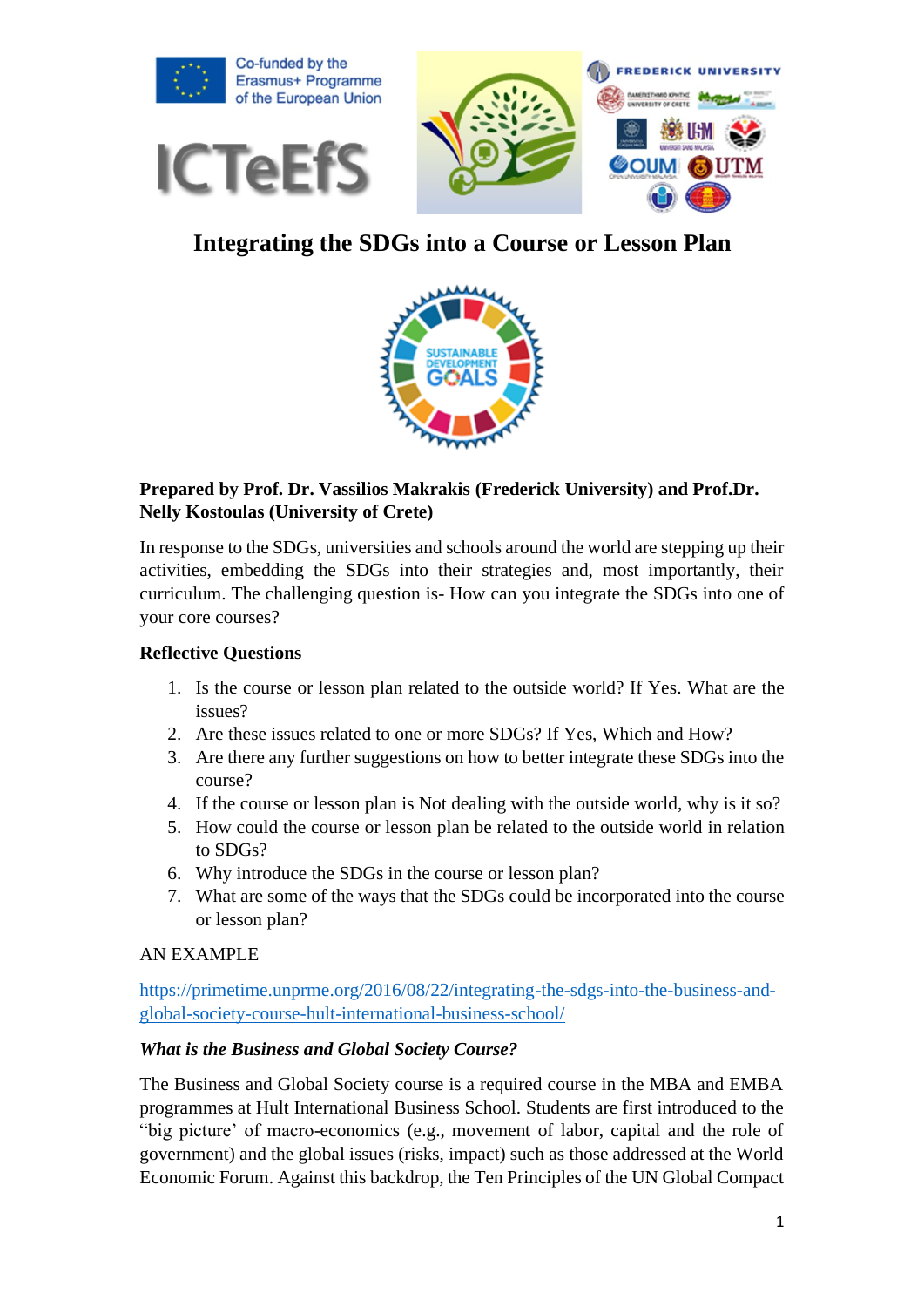are introduced as a potential universal 'code of conduct' for business, along with the SDGs as potential opportunities. To address these global issues, the tools and skills that are interwoven into the course include analytical and systems thinking, stakeholder engagement, and collaboration.

## **Why introduce the SDGs in the course?**

One of the basic questions in economics has been, why do the rich countries seem to get richer, and despite trillions in aid, the poor remain poor? And, as we move through the  $21<sup>st</sup>$  century, the growing gap between rich and poor has been identified as one of the greatest threat to world security and prosperity.

If companies are going to continue to thrive, they are going to need skilled employees and educated consumers. The pursuit of the SDGs is not just morally right but economically essential.

The SDGs are about bringing the majority of the world—the 'other' 6 billion people – into the economy. Addressing the SDGs and business growth and economic stability are integrated.

To be good business leaders is going to require thinking more in systems – understanding how to think about unintended consequences of their actions, how to work more closely with governments, NGOs, and other non-business players.

Everything is interconnected. That is why macro-economics and the UN [Global](https://www.unglobalcompact.org/what-is-gc/mission/principles) [Compact's](https://www.unglobalcompact.org/what-is-gc/mission/principles) Ten Principles intersect. To attract investment, governments need to crack down on bribery. To increase their labor force, companies need to help their employees develop skills. The roles between players are converging. Governments need business resources, business needs government's access, both need the trust that NGOs bring.

## **What are some of the ways that the SDGs are incorporated into the course?**

Students are asked to select one of the 17 [Goals,](https://sustainabledevelopment.un.org/sdgs) then to slice it into a manageable chunk, and then ideally within a specific [geographic] place. They consider which industry/company might be appropriate to take the lead as the nodal organization. i.e., which firm makes sense? So, for example, if we look at access to education as a goal, and we think about the need that tech companies have for highly skilled workers in future, is there a way that tech companies can partner with governments to create programmes that build the skills they will need? And at the same time improve the incomes of these new workers, who then become consumers?

The idea is that fulfilling these goals is not about charity. It is about creating a healthier, more prosperous society through enabling people to improve themselves. The proposals need to make business sense. They need to engage the right players – business, government, NGOs and — create an eco-system that benefits each.

I am impressed every year with the creativity students exhibit, and how they get the 'systems' piece. We've had students addressing how to re-integrate FARC members into society through training; how to provide access to water through introduction of new systems; how to scale a local enterprise in Ghana building bikes of bamboo by partnering with a multi-national corporation; how to improve well-meaning projects of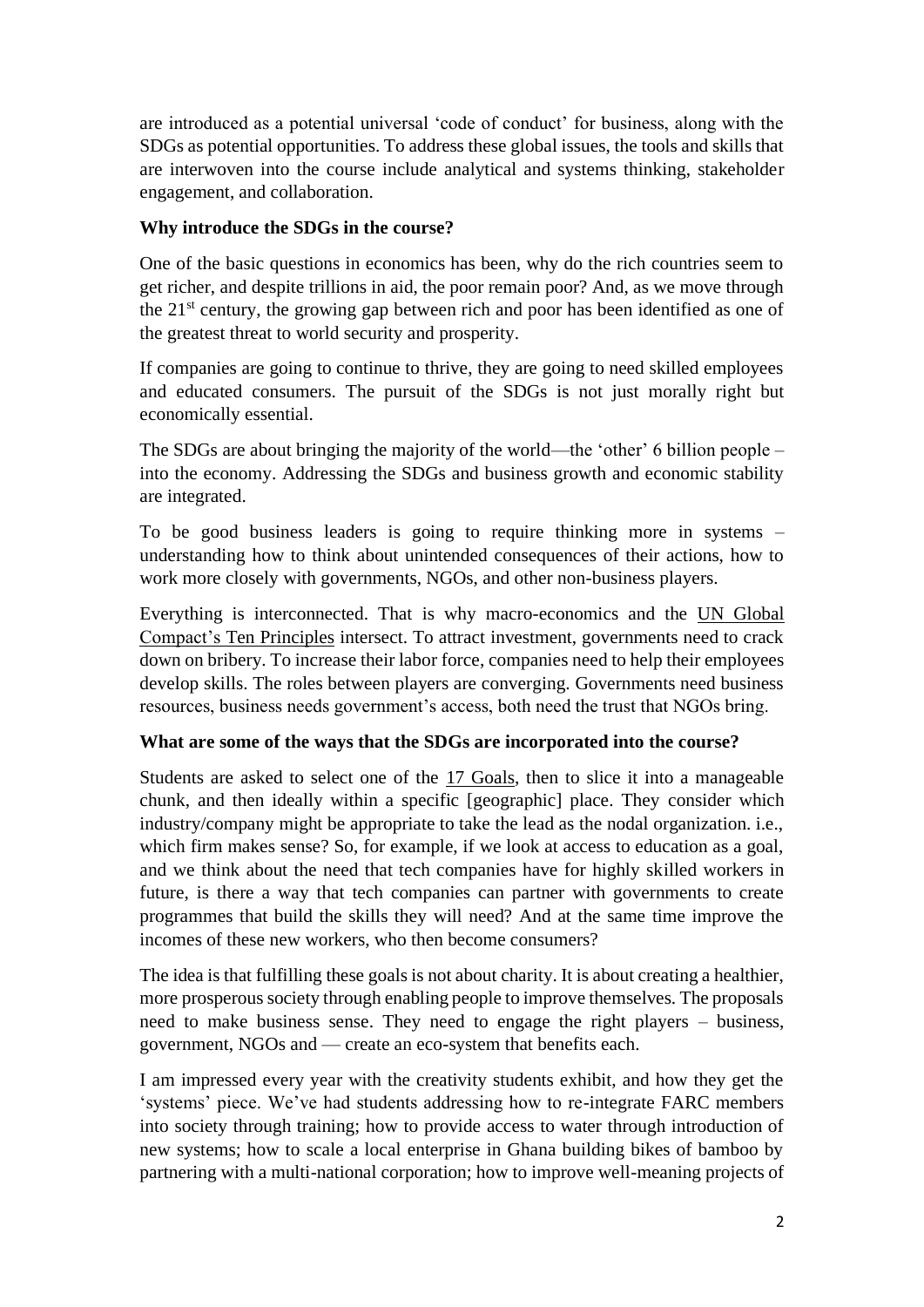corporations like Coca-Cola to be more effective in rural communities… the list goes on!

## **Any challenges?**

The biggest challenge – and the one I seek to be sure the students are getting  $-i$ s that this is not charity. Charity doesn't work. This is about business partnering with governments, NGOs, etc.to create economic inclusion,which in the end benefits both. A prosperous, stable society is good for business, and business is good for creating that stability. In the end, whether you believe in the moral argument or not, it does make economic sense.

## **Successes?**

Over the years, I have watched as doubting MBAs walk in wondering why they are being required to take a course called 'Business and Global Society' as a core course in a one-year MBA programme. It means Hult is saying this course is as important as Finance, Marketing, etc.

At the start of the course, I ask "What is the purpose of business?" Inevitably, they will say 'to make money'. When I challenge them: but how? They are at a loss- they talk about lowering costs, etc.

At the end of the course, I ask again. Now I am getting different responses, more in line with what I hope they come to realize, i.e., in the end, the companies who make the most money and endure are the ones who serve society best.

It is very rewarding to see the shift, and it also speaks to this generation's higher sense of purpose: they realize they can succeed by actually having a social impact. They do not have to choose. It is not either/ or, but *and.*

## **Are there other classes where students have the chance to explore the SDGs? For example your Social Innovation elective that worked with UNDP staff)?**

I also teach Social Innovation as an elective, which takes the Business and Global Society course one step further. In the past two years, as part of this course, I have also worked with UNDP in several countries to identify a challenge, and ask the students to come up with some resolutions. Last year, students were challenged to come up with projects to help with the crisis in Yemen, such as how to engage women in creating social enterprises to generate income despite all the conflict surrounding them. The engagement with UNDP Yemen led to some students being asked to continue working with them to expand their ideas as well as me doing a seminar with young aspiring social entrepreneurs in Yemen via Skype.

Other projects include creating a business opportunity for women across the Arab States that would respect their cultural traditions of remaining in the home even as they allowed them to earn an income, or starting a business in Haiti that would generate jobs beyond tourism that would lead to more sustainable livelihoods. The student solutions were creative, respectful and linked players in ways that did create wealth-generating eco-systems.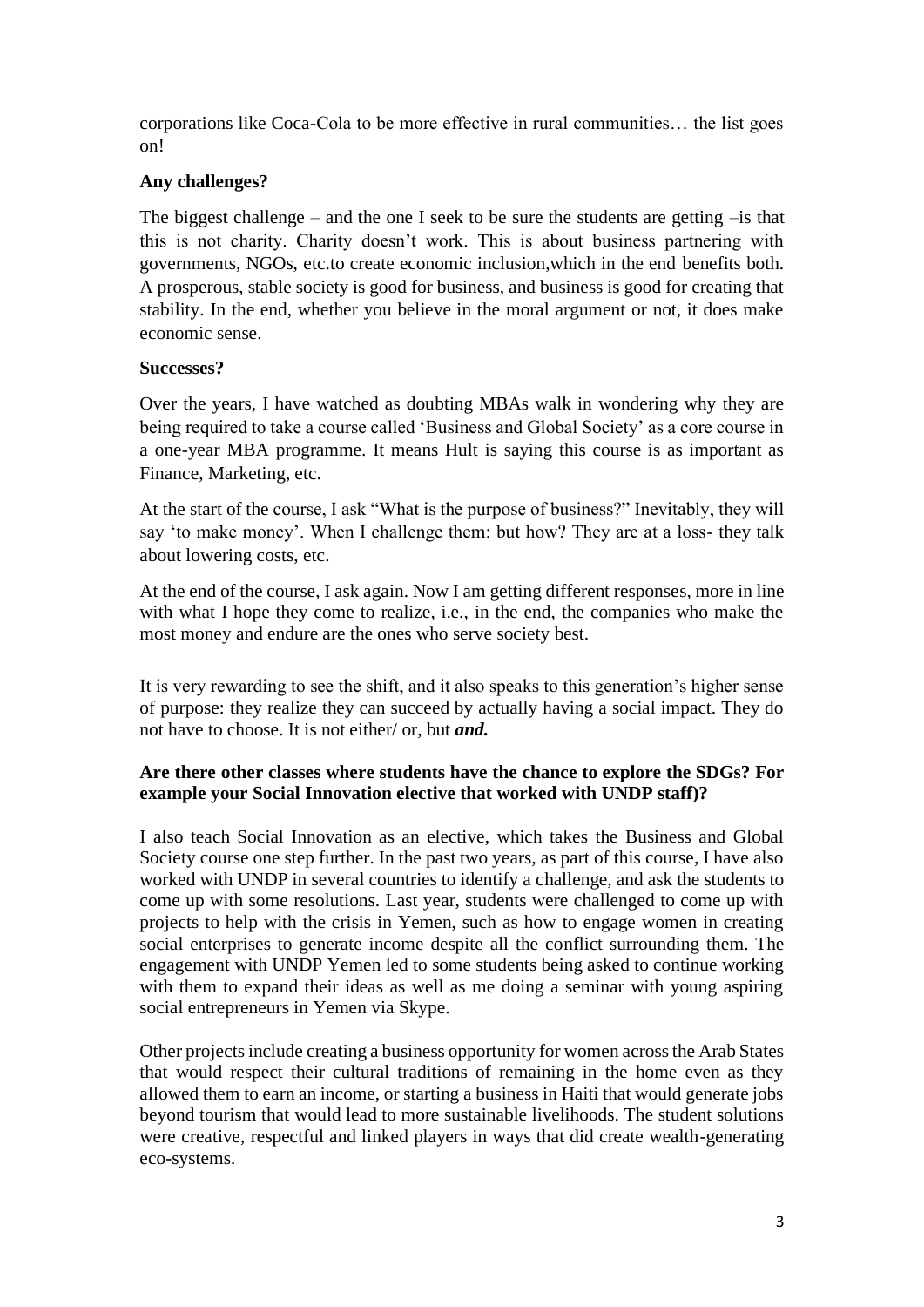## **Next steps?**

Hult's students are truly global—more than 120 countries represented. These students come from many of the countries where the SDGs are so critical. Our students are literally on the ground — they know what needs to happen.

For me, I'd like to provide them with the ability to implement their life changing ideas, perhaps by working with corporations specifically on the SDGs. Wouldn't that be a great integration of Global Compact and PRME?

## **Advice for other schools thinking of doing something similar?**

Do it! Business in the 21<sup>st</sup> century is not separate from the SDGS.

Business needs to address the risks the SDGs pose if not fulfilled. But there is also a huge opportunity for success by addressing them. We need to have the next generation of leaders focused on solving real problems for real people — not just product extensions for the privileged few, but products that work for the masses.

I believe that is the proper role of the business school: to develop global leaders of integrity, courage and purpose, who are capable of building organizations that solve problems plaguing society, improve livelihoods and lives.

In the end, that has always been the role of business: to solve problems that benefit society and move us forward.

# **SOME LINKS FOR RESOURCES**

<https://app.participate.com/pages/teaching-the-sustainable-development-goals>



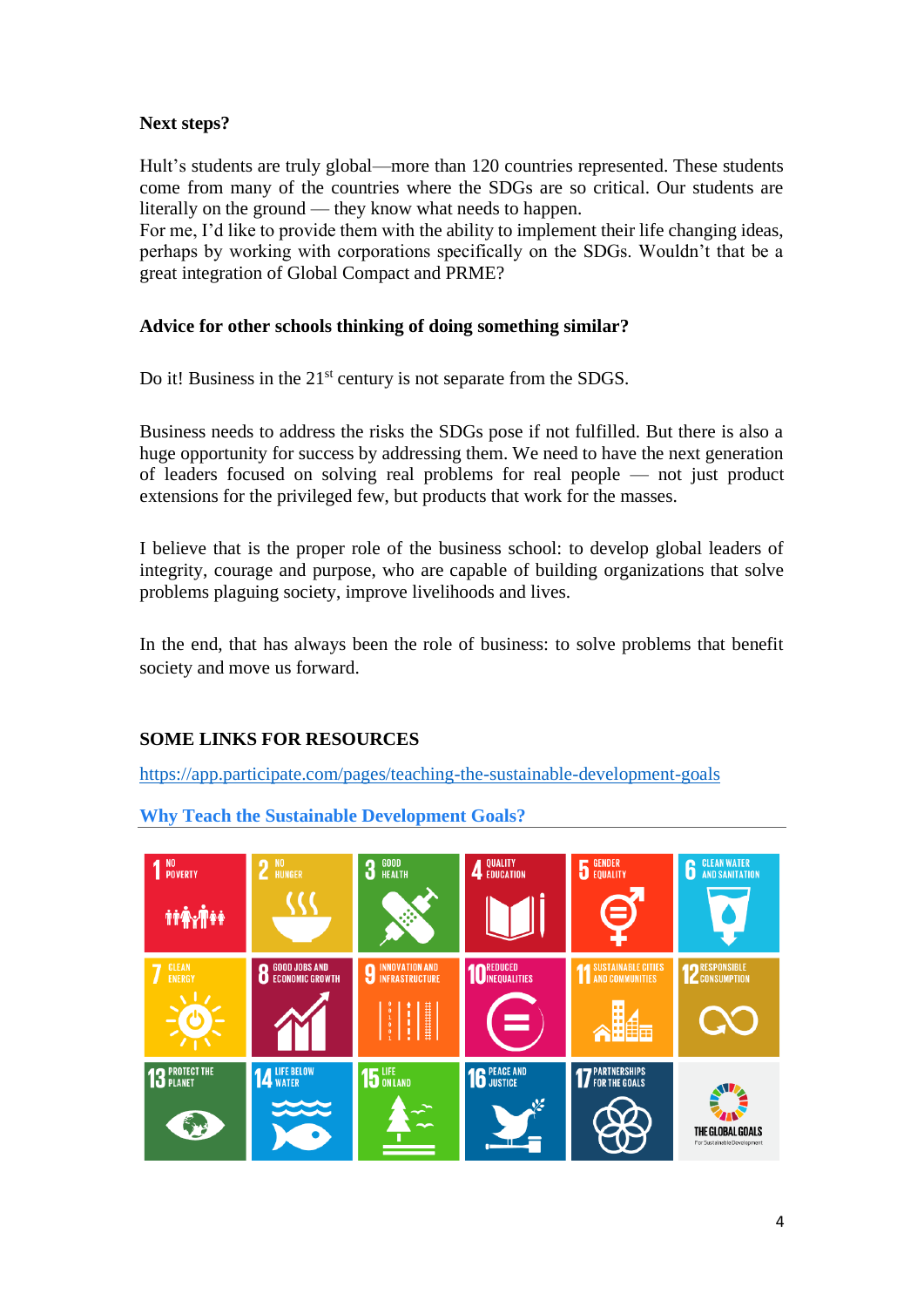Sustainable Development Goals: Teacher Guide

How can my students learn about the world by working to make it a better place?

The United Nations has collaborated with countries around the world to adopt the [2030](https://www.un.org/sustainabledevelopment/development-agenda/)  [Agenda for Sustainable Development and its 17 Sustainable Development Goals](https://www.un.org/sustainabledevelopment/development-agenda/)  [\(SDGs\).](https://www.un.org/sustainabledevelopment/development-agenda/) The goals revolve around ending inequality, finding solutions to food scarcity and creating sustainable communities around the world. In teaching these goals, we can inspire students to use their creativity to make a difference in the world they will inherit.

By [integrating the SDGs into your curriculum,](https://www.participatelearning.com/blog/4-reasons-to-teach-the-sustainable-development-goals/) you can build relevance and give your students participatory agency-- bringing academic learning to life and sparking their passions.

The SDGs can take on a variety of forms in your classroom:

One-day investigation into a single issue (especially around an event like Earth Day or World Water Day).

Supplemental resources to build relevance around academic topics.

Sustained project-based unit.

Service learning project done outside of the classroom.

Weekly current events discussion.

What are the goals?

Click on the individual goals below to learn more about each one. We provide online courses, videos, lesson plans, project ideas, and other materials for bringing these goals to life in your classroom.

[SDG 1: No Poverty](https://www.participate.com/pages/goal-1-no-poverty)

[SDG 2: Zero Hunger](https://www.participate.com/pages/goal-2-zero-hunger) [SDG 3: Good Health and Well-Being](https://www.participate.com/pages/goal-3-good-health-and-well-being) [SDG 4: Quality Education](https://www.participate.com/pages/goal-4-quality-education) [SDG 5: Gender Equality](https://www.participate.com/pages/goal-5-gender-equality) [SDG 6: Clean Water and Sanitation](https://www.participate.com/pages/goal-6-clean-water-and-sanitation)

[SDG 7: Affordable and Clean Energy](https://www.participate.com/pages/goal-7-affordable-and-clean-energy)

[SDG 8: Decent Work and Economic Growth](https://www.participate.com/pages/goal-8-decent-work-and-economic-growth)

[SDG 9: Industry, Innovation and Infrastructure](https://www.participate.com/pages/goal-9-industry-innovation-and-infrastructure)

[SDG 10: Reduced Inequalities](https://www.participate.com/pages/goal-10-reduced-inequalities)